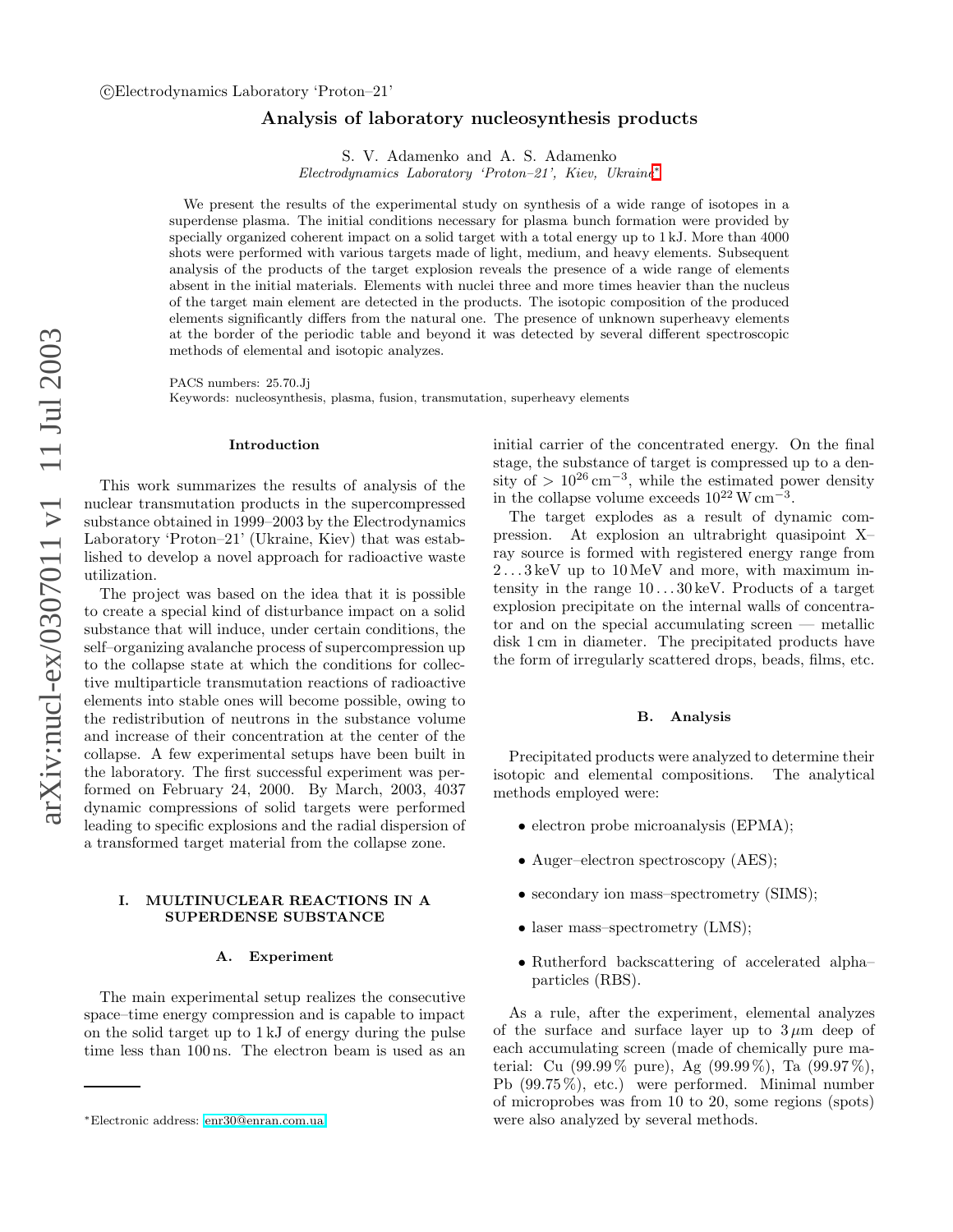By March 12, 2003, altogether 14520 analyzes were performed and registered. The summary of the analytical methods and number of analyzes are listed in Table [I.](#page-1-0)

<span id="page-1-0"></span>TABLE I: List of analytical methods and number of analyzes.

| Method               |                | Number of Number of |
|----------------------|----------------|---------------------|
|                      | samples        | probes              |
| <b>EPMA</b>          | 541            | 9231                |
| LMS                  | 20             | 297                 |
| AES                  | 25             | 474                 |
| <b>SIMS</b>          | 24             | 399                 |
| <b>RBS</b>           | 40             | 40                  |
| EPMA+LMS             | 38             | 1227                |
| $E PMA+AES$          | 44             | 1522                |
| $EPMA + SIMS$        | 21             | 619                 |
| $EPMA+LMS+AES$       | 4              | 164                 |
| EPMA+LMS+SIMS        | $\overline{2}$ | 57                  |
| $E PMA + AES + SIMS$ | $\overline{7}$ | 316                 |
| EPMA+LMS+AES+SIMS    | 1              | 43                  |
| $LMS+AES$            | 1              | 29                  |
| $AES + SIMS$         | $\overline{2}$ | 102                 |
| total EPMA           | 658            | 11578               |
| total LMS            | 66             | 1001                |
| total AES            | 84             | 1359                |
| total SIMS           | 57             | 542                 |
| total RBS            | 40             | 40                  |
| <b>TOTAL</b>         | 770            | 14520               |

## C. Main results of elemental composition analyzes after one of the typical experiments

Analyzes show that the products of impact explosion precipitated on the accumulating screen contain a wide spectrum of the light, medium and heavy chemical elements that are absent in comparative quantities or concentrations in the initial materials involved in the process of nuclear transformation.

This fact is illustrated in Table [II,](#page-2-0) where the quantities of impurities in chemically pure copper (used for the target and accumulating screen) are compared with those detected in the products precipitated on the accumulating screen after one of the typical experiments. Correlation ratios between the concentration of impurities in the target material and their quantities in the precipitated products have near zero or negative values.

The composition of the initial environment and target materials were measured with a mass–spectrometer of glow discharge VG 9000 (Thermo Elemental), with sensitivity from  $100\%$  to ppt level in a single analysis.

Three different instruments were used for analysis of the elemental composition of the accumulating screen surface layer after the target impact explosion:

• Auger spectroscope JAMP–10S (JEOL, Japan) — 21 spots  $\langle 1.0 \mu m \rangle$  in diameter and  $0.002 \mu m$  deep were analyzed;

- EPMA analyzer REMMA 102 (Ukraine) 113 areas  $11\times11 \mu m$  and  $3.0 \mu m$  deep, and 417 extrinsic beads of different shape on the surface of the accumulating screen.
- SIMS analyzer IMS 4f (CAMECA, France) 5 areas  $250\times250 \,\mu m$  and  $0.4 \,\mu m$  deep (because SIMS) is the destructive method, it was used after Auger and EPMA);

As can be seen from Table [II,](#page-2-0) both the light elements (with the mass number less than the initial copper) and the heavy ones are present. It should be emphasized that the elements with atomic masses exceeding two masses of the initial element (elements with mass number  $Z >$ 58) were detected as well. Quantities of the mentioned elements by a few orders of magnitude exceed impurities in the initial material.

To get quantitative estimations for the number and the concentration of deposited atoms, the statistical analysis was performed for the following layers:

- 1. Thin surface layer about  $0.002 \mu m$ ;
- 2. Intermediate layer from  $0.002 \mu m$  to  $0.4 \mu m$ ;
- 3. Rest of the material layer from  $0.4 \mu m$  to  $3.0 \mu m$ (maximum depth of analyzes).

As the result of statistical evaluation, the concentrations in the above–mentioned layers were obtained for each element. The validation criterion was the accordance between the calculated element concentration and concentration measured by all applied instruments.

Statistical analysis of the quantity of deposited atoms revealed the following:

- Deposited atoms  $(2.8 \times 10^{16} \text{ atoms})$  concentration is maximum in the surface layer  $0.002 \mu m$  thick (1st layer) and the concentration of copper (main target and screen material) is lower than  $10\%$ .
- Main quantity of deposited elements  $(1.3 \times$  $10^{18}$  atoms) and the majority of the elements with masses exceeding two masses of the initial material (i.e. Cu) are present in the 2nd layer (From 0.002 to  $0.25 \,\mu\text{m}$ ).
- Quantity of deposited atoms in the 3rd layer  $(0.25 \,\mu\text{m}$  and down to the limit of the analyzer,  $3.0 \,\mu{\rm m}$ ) is  $3.1 \times 10^{17}$  atoms.

Total number of deposited atoms, excluding copper, present in the substance up to  $3.0 \mu m$  deep was calculated as sum of the atom quantities in the volumes of each layer and equals  $1.6 \times 10^{18}$  atoms. Change of the thickness of the 2nd layer containing the main part of deposited elements from  $0.2 \mu m$ to  $0.4 \,\mu\text{m}$  gives the range  $(1.4 \dots 2.4) \times 10^{18}$  for the total number of deposited atoms.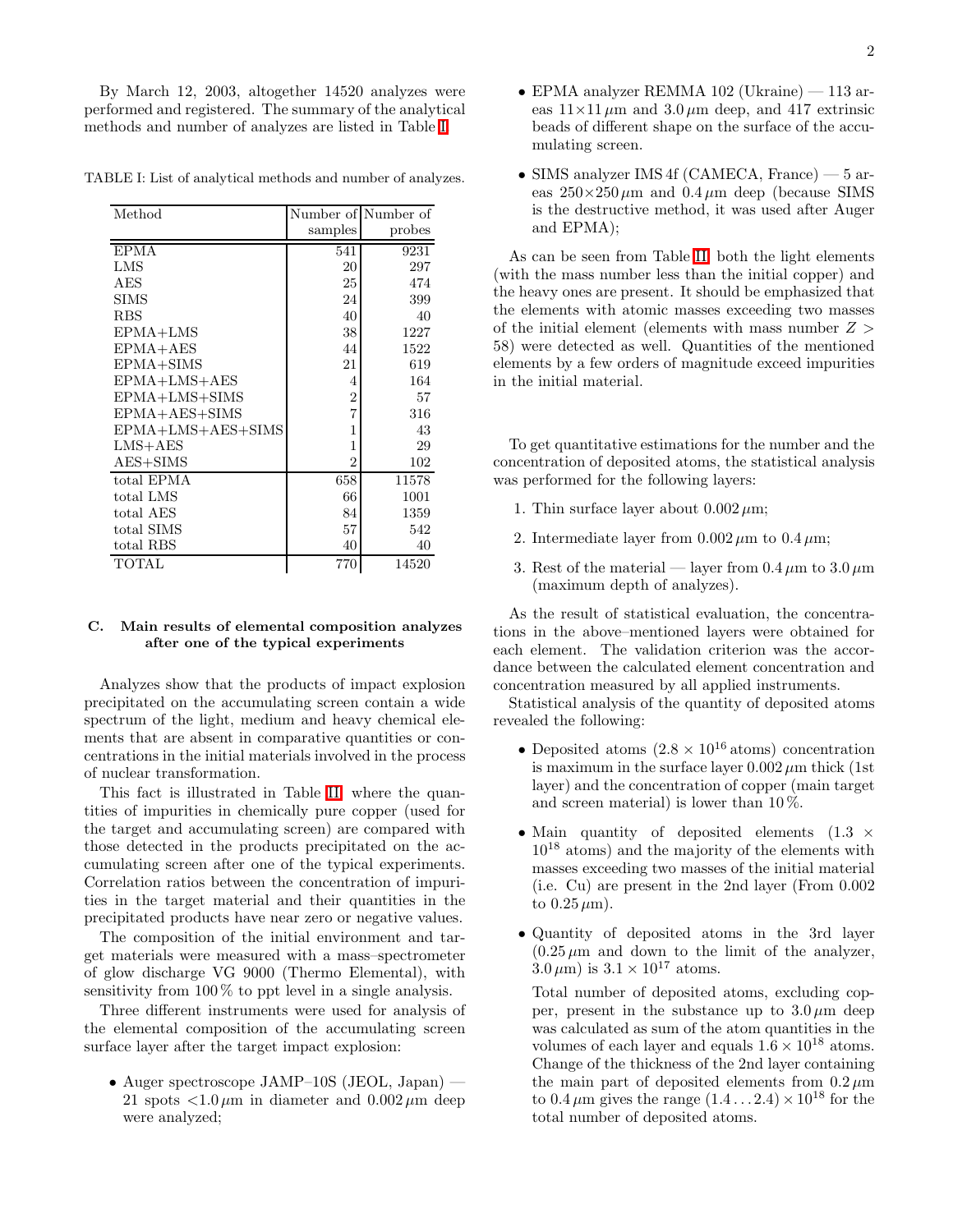<span id="page-2-0"></span>TABLE II: Number of atoms in the surface layer of accumulating screen.

| Element                   | Ζ              | Init Cu target | $\rm Accum.$<br>screen |
|---------------------------|----------------|----------------|------------------------|
| Li                        | $\overline{3}$ | $1.7E + 12$    | $6.0E + 11$            |
| Be                        | $\overline{4}$ | $6.1 E + 11$   | $1.3E + 14$            |
| $\boldsymbol{B}$          | $\overline{5}$ | $2.1 E + 12$   | $4.1 E + 13$           |
| $\overline{C}$            | $\overline{6}$ |                | $9.5E + 17$            |
| $\overline{\rm N}$        | $\overline{7}$ |                | $1.1 E + 15$           |
| $\overline{O}$            | 8              |                | $4.3E + 15$            |
| Na                        | 11             | $6.5E+13$      | $1.3E+16$              |
| Mg                        | 12             | $3.6E + 13$    | $3.3E + 15$            |
| Al                        | 13             | $3.9E + 14$    | $3.3E + 17$            |
| Si                        | 14             | $3.8E + 13$    | $9.8E + 16$            |
| $\mathbf P$               | 15             | $6.5E + 14$    | $2.0E + 16$            |
| $\rm S$                   | 16             | $3.4E + 14$    | $1.2E + 17$            |
| Cl                        | 17             | $2.4E+10$      | $1.5E + 17$            |
| ${\bf K}$                 | 19             |                | $5.3E + 16$            |
| Ca                        | 20             | $3.2 E + 14$   | $1.8E + 16$            |
| Ti                        | 22             | $2.3 E + 12$   | $3.8E + 15$            |
| $\ensuremath{\mathbf{V}}$ | 23             | $1.1 E + 11$   | $9.1 E + 13$           |
| $_{\rm Cr}$               | 24             | $3.3 E + 12$   | $2.5E + 15$            |
| Mn                        | 25             | $2.4E + 13$    | $1.5E + 15$            |
| Fe                        | 26             | $1.3 E + 15$   | $8.7E + 16$            |
| Co                        | 27             | $1.0 E + 12$   | $3.9E + 14$            |
| Ni                        | 28             | $3.8E + 14$    | $2.0E + 14$            |
| Zn                        | 30             | $5.5E + 13$    | $7.5E + 16$            |
| $\mathbf Y$               | 39             | $1.9E + 10$    | $2.0E + 14$            |
| Zr                        | 40             | $5.9E + 10$    | $2.8E + 13$            |
| Ag                        | 47             | $8.5E+13$      | $6.4E + 15$            |
| Cd                        | 48             | $1.1 E + 12$   | $2.2 E + 15$           |
| In                        | 49             | $9.7E + 11$    | $1.9E + 15$            |
| $\operatorname{Sn}$       | 50             | $2.0 E + 13$   | $1.6E + 16$            |
| Te                        | 52             | $8.6E+12$      | $1.4E + 15$            |
| Ba                        | 56             | $3.2 E + 11$   | $2.4E + 15$            |
| La                        | 57             | $1.4E + 10$    | $7.2E + 14$            |
| Ce                        | 58             | $2.2 E + 10$   | $2.5E + 15$            |
| Pr                        | 59             | $2.6E + 10$    | $1.5E + 14$            |
| Ta                        | 73             |                | $4.2 E + 15$           |
| W                         | 74             | $3.1 E + 11$   | $2.3E + 16$            |
| Au                        | 79             | $1.0E + 11$    | $5.8E + 15$            |
| P <sub>b</sub>            | 82             | $2.5E+13$      | $2.0E + 17$            |
| TOTAL                     |                | $3.7E + 15$    | $2.2E + 18$            |

• Quantity of deposited atoms in randomly dispersed particles on the surface of the accumulating screen is equal to  $6.0 \times 10^{17}$  atoms.

The total number of deposited atoms, excluding copper, after the experiment in comparison to the initial concentration is shown in Table II.

The same estimation for the synthesized atoms was derived from the 'marked target' experiments. The targets for these experiments were fabricated from radioactive cobalt  $(^{60}Co)$ . After an impact, the system activity (number of radioactive decays per second) decreased by the amount equal to the transmutation of  $10^{18}$  atoms of the active target volume — intensity of the  ${}^{60}Co$  spectral lines decreased while no other radioactive isotopes line did appear.

#### D. Isotopic composition analyzes of accumulating screens

To confirm that we deal with the nucleosynthesis process, the isotopic composition of the products on the surface of the accumulating screens was analyzed. The stimulus for this was the well-known fact that the isotopic composition of any element is almost identical throughout the Solar system (see, e.g.  $[1, 2]$ ).



<span id="page-2-1"></span>FIG. 1: Isotopic composition of some elements measured with LMS (indicated) and SIMS (others). Natural composition is depicted with empty bars, the composition of synthesized elements with hatched bars.

Analyzes of the isotopic composition were done with two different methods, i.e., LMS and SIMS (see Table I). As was found out, most of the analyzed spots of an accumulating screen had an isotopic composition that differs from a natural one. Examples of the isotopic composition for some elements are presented in Fig. 1.

As can be seen from this figure, the isotopic composition of the elements synthesized from the copper target, differs significantly from the natural one. Hence, this proves an artificial origin of the detected nuclei.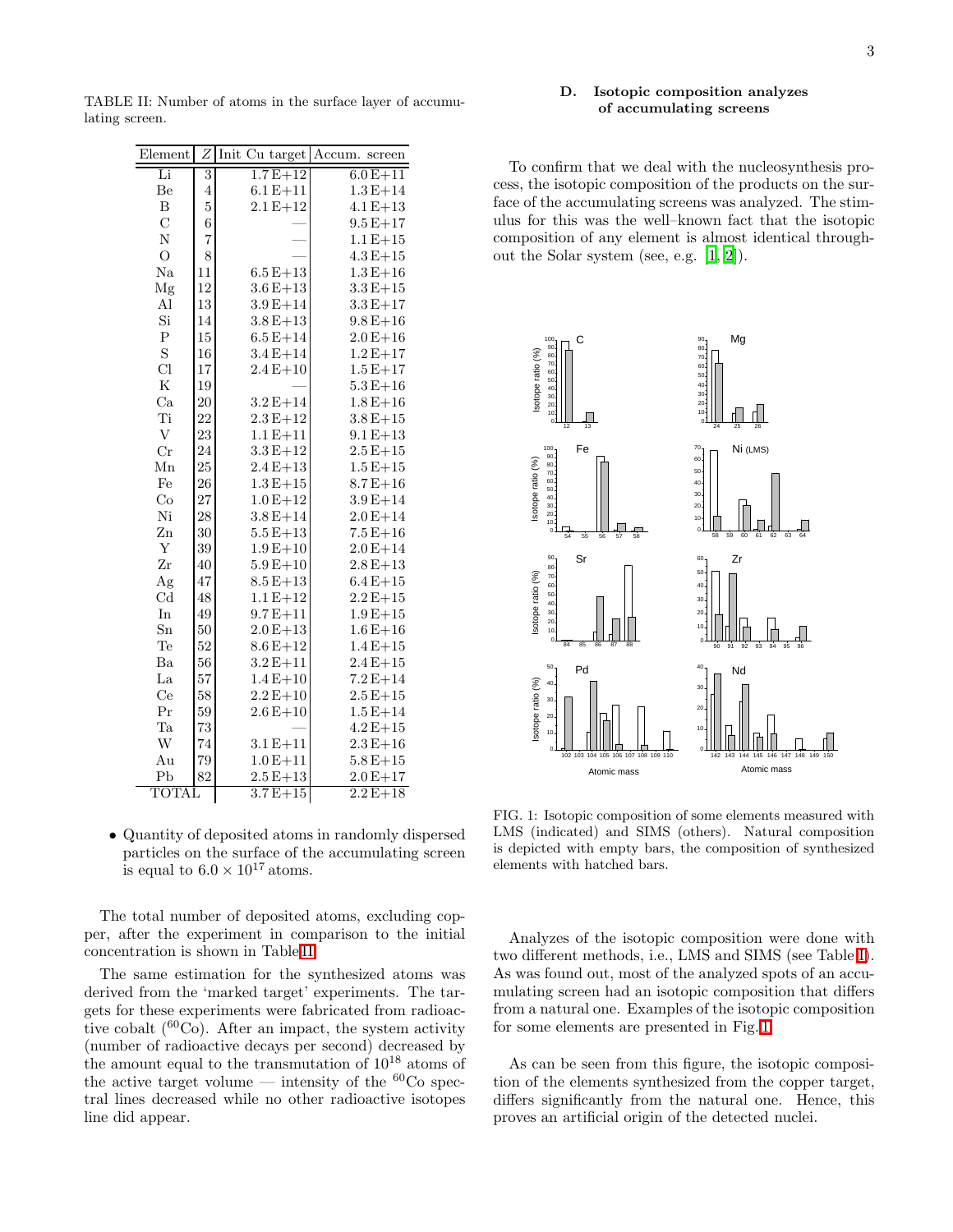## II. SYNTHESIS OF THE ELEMENTS AT THE BORDER OF THE PERIODIC TABLE AND BEYOND IT

The presence of heavy elements (tantalum, tungsten, gold, and lead) among the products of nucleosynthesis from the copper target encouraged us to carry out the experiments with heavier targets. In fact, since lead  $(A(\text{Pb}) \approx 207)$  was produced from the copper target  $(A(\text{Cu}) \approx 64)$ , one should expect in similar way to get elements at the border of the periodic table and even beyond it if a target made from heavier elements is used.

For this aim, the experiments with the platinum, lead, and bismuth targets were carried out. The results of analyzes revealed the presence of long-living isotopes of chemical elements at the border and even beyond the known part of periodic table.

To identify the elemental composition of the accumulating screen surface, the Auger spectroscopy (AES) method was used. The method is non-destructive and highly localized  $(50 \dots 100 \text{ nm})$ . The depth of analyzes is low  $(1 \dots 2 \text{ nm})$ . The method ensures a wide range of detectable elements (all but H and He) and a relatively high sensitivity  $(0.1 \ldots 1 \text{ at.}\%)$ .

The spectra obtained with the help of a Auger– microprobe JAMP–10S (JEOL, Japan) typically contained Auger peaks of a considerable amount of chemical elements that hindered their identification. To identify the Auger peaks, the measurement was performed in a wide range of energies  $(30...3000 \text{ eV})$ , energy resolution  $(0.5 \ldots 1.2\%)$  to cover the maximum number of Auger peaks' series, and prolonged exposures (up to 3 hours) were used to identify the low intensity peaks. The spectra were recorded in differential form at the accelerating voltage of the electron probe of 10 kV and beam current 10<sup>−</sup><sup>6</sup> . . . 10<sup>−</sup><sup>8</sup> A. Residual pressure in the sample chamber was 5×10<sup>−</sup><sup>7</sup> Pa. Artifacts like electrical charging, characteristic energy losses, and chemical shift were taken into consideration. A standard concentration calculation program supplied by the manufacturer (JEOL) was used for quantitative analysis.

In the process of analysis, the unidentified peaks with energies of 172, 527, 1096 eV, and a doublet of 130 and 115 eV were registered on the surface of accumulating screens. These peaks do not correspond to any of the catalogued peaks of chemical elements and cannot be referred to any of the known artifacts. One of the possible explanation of the mentioned peaks is the presence of long-living transuranium elements.

Two sections of the Auger spectrum (energies 172, 527 eV) out of six unidentified peaks are presented in Fig. [2.](#page-3-0)

To provide elemental analysis of the accumulating screens surface in a wide range of masses, a SIMS analyzer IMS 4f (CAMECA, France) was used.

Here are some key characteristics of the instrument:

• mass detection range — up to 480;

O 510 eV Unidentified 527 eV

<span id="page-3-0"></span>FIG. 2: Sections of Auger spectra with unidentified peaks.

- mass resolution  $(M/\Delta M)$  2500;
- locality  $0.2 \,\mu\text{m}$ ;
- primary ions:  $Cs^+, O_2^+, O^-, Ar^+;$
- secondary beam stability (20 min):  $\Delta I/I = 0.7\%$ ,  $\Delta M/M = 7 \times 10^{-6}.$

A complex approach was used for elemental analyzes of the accumulating screens surface and included studies of the topography of chemical elements on the surface in the cluster suppression mode (Offset) and high mass resolution mode simultaneously with the photo film recording of the mass distribution.

In the Offset mode, an additional voltage is applied and, owing to the potential barrier, allows us to identify monoatomic ions even in the low–mass resolution mode and, hence, to exclude clusters and multicharged ions.

From the whole mass–spectrum, we consider as unidentified only those peaks which (a) were not observed in the reference material spectrum, (b) did not coincide with the other elements' distribution on the screen surface, (c) offset voltage increase led to an increase of the intensity in comparison with clusters' peaks.

Typical mass spectrum in the mass range  $250...280$ obtained by IMS 4f is presented in Fig. [3.](#page-4-0) Filled peaks, corresponding to 265 and 267, are unidentified; 268, 270,  $272, 274$  are  $Cu<sub>4</sub>O$ . Increasing the offset voltage led to a significant decrease of the intensity for copper clusters

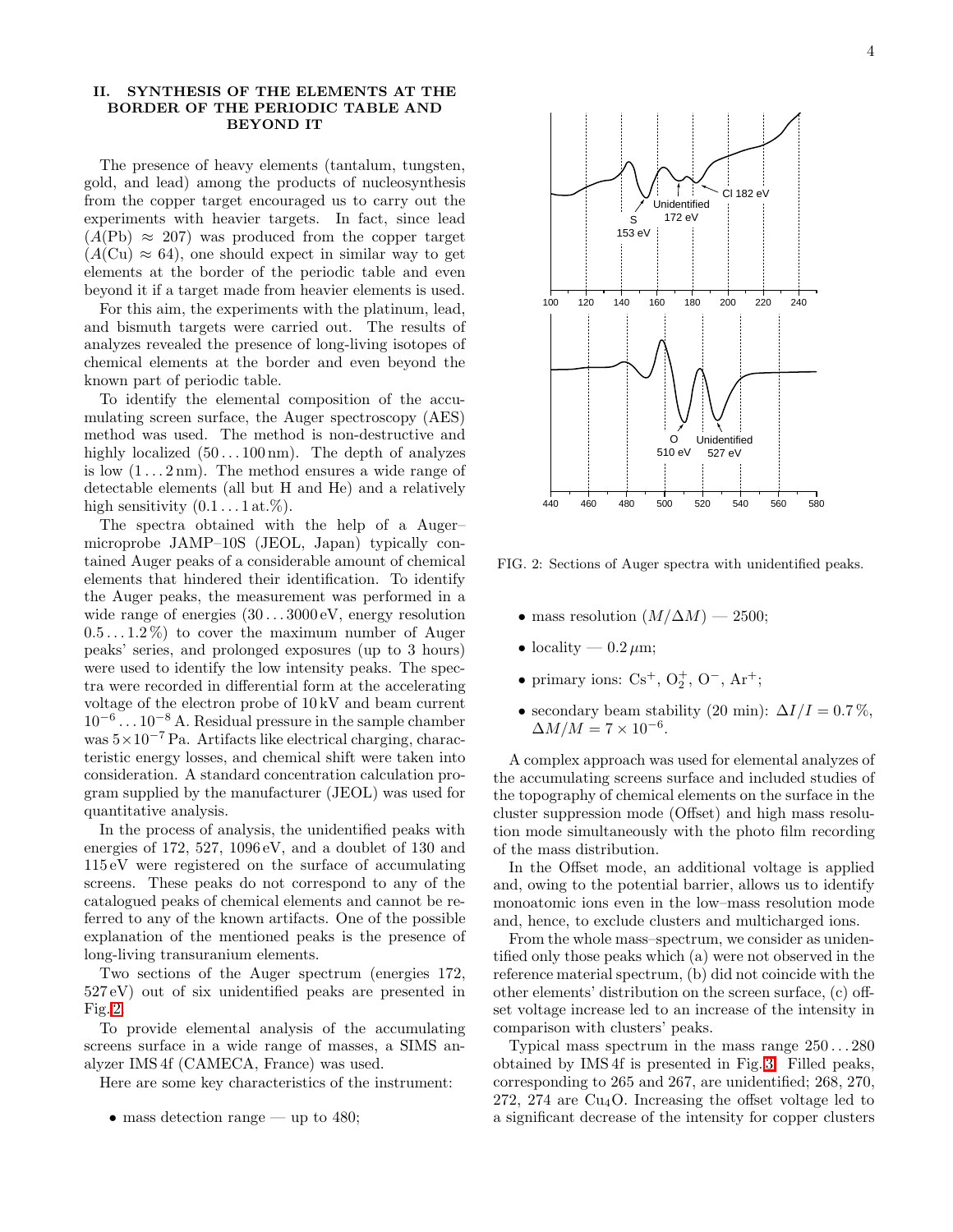and the negligible fall of the intensity of 265 and 267 peaks indicating that they belong to monoatomic ions. To exclude possible chemical elements combinations, the photos of all present elements distributions were done, and they show that none of the unidentified masses coincide with any of them.



<span id="page-4-0"></span>FIG. 3: Mass spectrum revealing the presence of unidentified masses.

Up to date, 20 samples were thoroughly checked for unidentified masses. On 17 samples, more than 100 unidentified masses were found in the range 221 . . . 475. Most frequently were detected the peaks of 271, 272, 330, 341, 343 masses. Accumulating screens that were used repeatedly in experiments with copper targets also revealed the presence of long-living isotopes in the mass range 300 . . . 481.

In addition to above–mentioned spectrometric methods, the samples were examined for the presence of superheavy elements with the most direct method — Rutherford backscattering. The samples were irradiated with the beam of 27.2MeV alpha–particles accelerated in a U–120 cyclotron [\[4](#page-5-2)]. The energy spectrum of scattered projectiles exhibited the scattering centers corresponding to mass numbers in the range  $200 \dots 400$  (Fig. [4\)](#page-4-1).

Thus, different methods of analysis detected the presence of unidentified superheavy elements among the products of artificial nucleosynthesis.

## III. SUMMARY OF RESULTS AND DISCUSSION

We have presented the survey of experimental studies of nucleosynthesis products obtained in experiments with the supercompressed substance. The essence of results is as follows:

• In substance compressed up to a superhigh density (presumably,  $10^{26}$  cm<sup>-3</sup>), the process of nucleosynthesis and transmutation occurs. This process



<span id="page-4-1"></span>FIG. 4: Rutherford backscattering data; initial material (above) and after the impact (below).

takes place over a macrovolume of the target substance  $(2 \dots 5 \times 10^{18} \text{ atoms/kJ}).$ 

- Nuclear processes in a target are collective and multiparticle that is proved by significant amount  $(> 10^{13})$  of synthesized nuclei with masses more than two masses of the initial nucleus.
- No  $\alpha$ –,  $\beta$ –,  $\gamma$ –active isotopes were observed in the products of laboratory nucleosynthesis, the radiation intensity never exceeded the background intensity.
- The activity of the targets marked with radioactive isotopes was reduced after compression impact by the value equal to the transmutation of  $\sim 10^{18}$  atoms of the active target zone (collapse zone) for every 1 kJ of the driver energy.
- Developed installation has high reproducibility in reaching the conditions in a compressed substance necessary for the ignition of collective multiparticle fusion–fission reactions of the full spectrum of chemical elements.
- The products of nuclear transmutation reveal the presence of long–living isotopes of superheavy elements.

We consider that these reactions are, in some sense, similar to the pycnonuclear reactions that take place under the specific conditions of compact astrophysical ob-